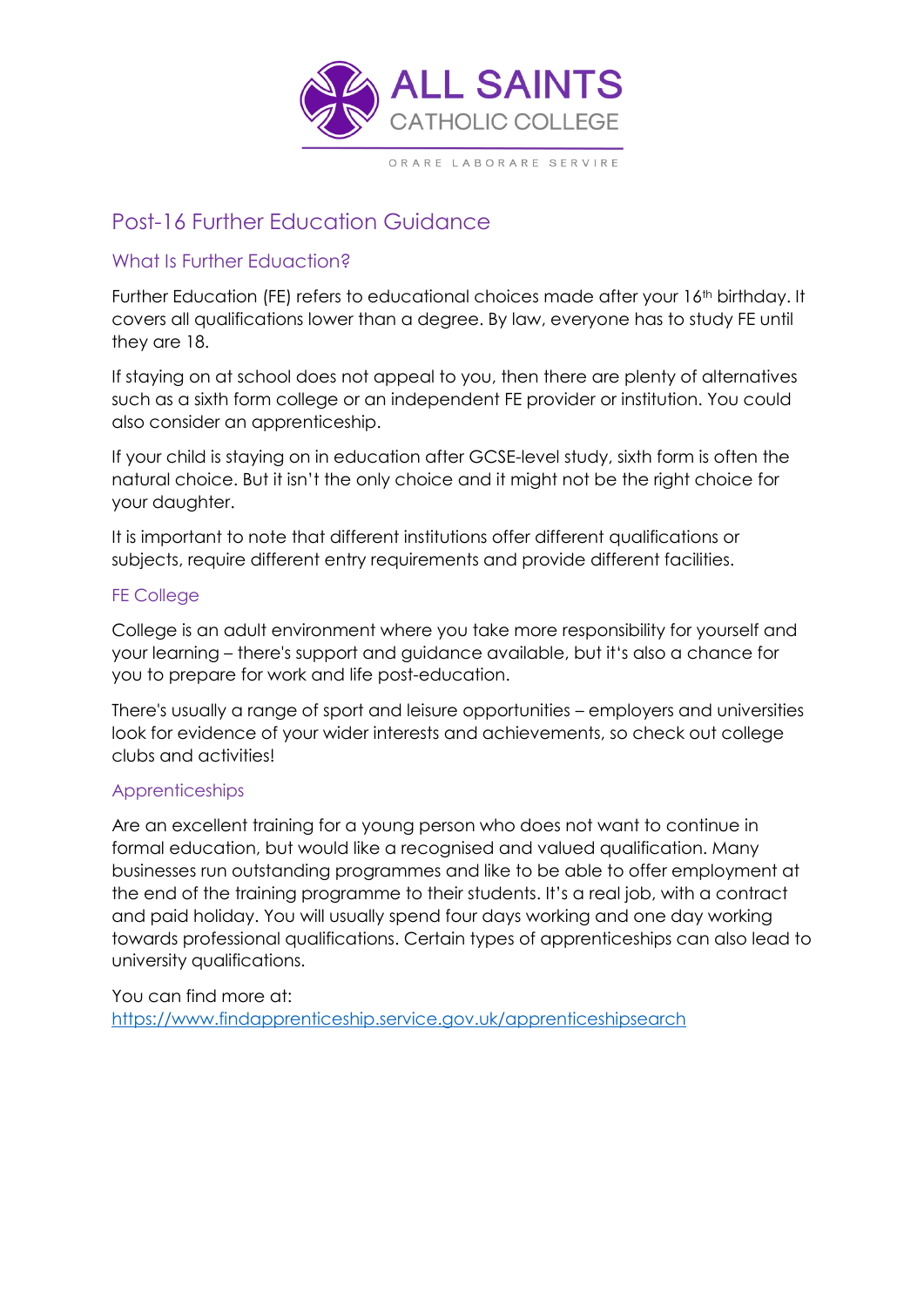

## *So is FE college or an apprenticeship right for your daughter?*

If your child answers 'yes' to one or more of the following questions, then it might be worth finding out more about FE.

- Are you ready for a change from the school setting?
- Can you manage your own time effectively (or could you learn to do so)?
- Do you prefer to be treated as an adult?
- Are you interested in vocational, rather than purely academic, options?
- Are you ready to focus on one subject or job area?
- Are you looking for a specialist subject or the use of specialist facilities?

If FE college isn't right for your daughter, which other educational options could they consider?

- Sixth form or Sixth Form College
- Private training providers
- University technical colleges
- Studio schools

## School Sixth Form

These are connected to a secondary school and vary in size, course offering, and subjects, as well as extra activities and opportunities you might like.

Check whether they offer the courses you want – wherever you choose to go, make sure you'll be studying subjects that interest you.

## Sixth Form College

Sixth form colleges can be more informal than school sixth forms.

They're usually bigger, and they can often offer you more study options.

You'll get to make new friends from different schools.

Training Providers, UTC's and Studio Schools

There are lots of training providers offering a wide range of work-related training and qualifications, including NVQs and apprenticeships.

Some are specialists focusing on particular sectors and job roles – such as construction, business administration, childcare, or hair and beauty.

Training providers work closely with employers who offer work-based training as part of placements or employment.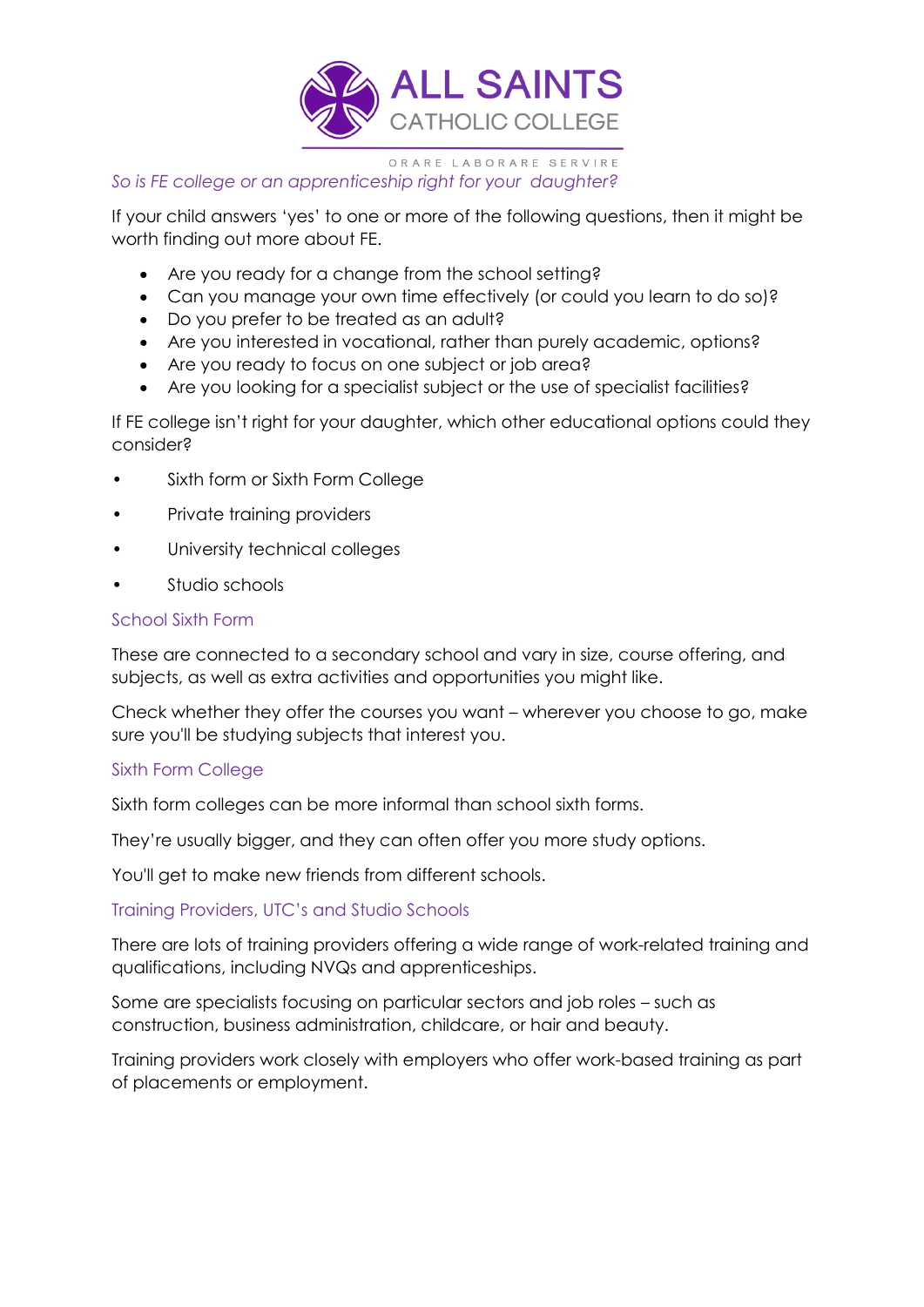

#### TOP TIPS

- Search for schools, colleges, and training providers in your area that offer the course(s) or subjects you want to study.
- Go to open days these are great opportunities to explore schools or colleges, and to find out more about the courses on offer. At present most of these are virtual and can be found on their website.
- Find out as much as you can college life and work-based training can be quite different from secondary school and the education you've known so far.

## When to apply?

Institutions have different requirements. Applications deadlines can vary from November – February, some may be a later date. It is advised, that you contact the required institution for further details. Apprenticeships will usually have a later deadline.

Please follow these instructions to find a document containing FE institutions in Central London and further details. Teams> Year 11> Careers> Files> 6th Form & College Open Events

## Thinking Ahead

Although it may feel a long way off, if you're thinking of going to university, we strongly advise researching what A levels different degree courses require.

Science, medicine, music, and art are obvious examples of degrees that have prerequisite A levels. But there are plenty of less obvious examples too. For instance, to read Economics all Russell group (and some other) universities, you'll need A level maths. Budding architects should consider taking maths, physics, DTI or art at A level.

The Russell group of universities have their own list of essential or 'facilitating' A levels and generally applicants are required to have at least two of these courses among their A levels. The facilitating A levels subjects are mathematics, further mathematics, English literature, physics, biology, chemistry, geography, history and classical or a modern language.

Also consider the combination of A levels. Some universities will discount certain A levels, so it's no good choosing three only to find out half-way through the course that your university of choice will only count one or two of them.

While reading university websites you may see that some universities allocate their places via a points system. Each A level grade,  $A^* - E$ , is assigned a number of points and entry will be dependent on the total sum, known as tariff points, of a student's achieved grades.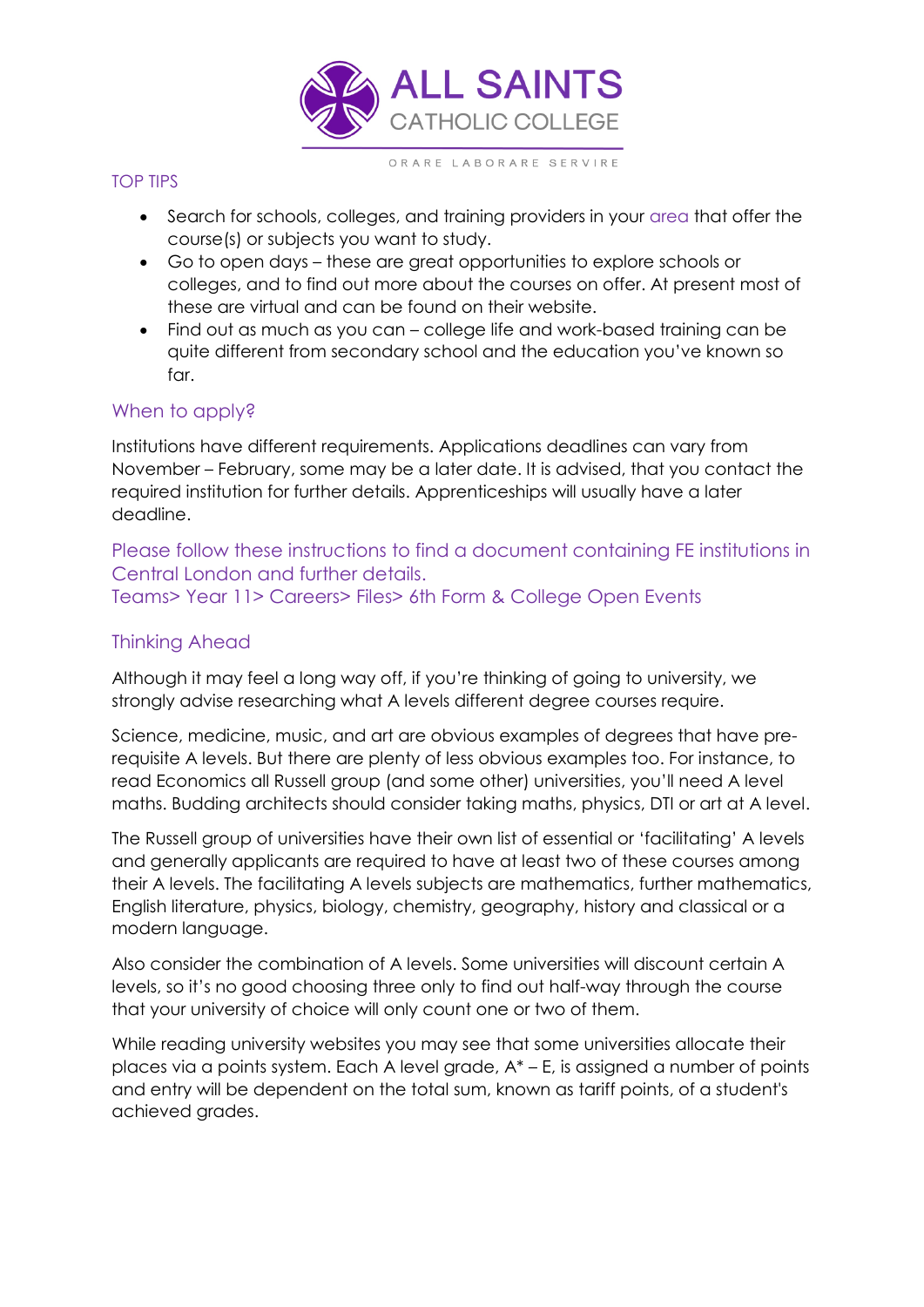

Individual university websites and prospectuses clearly outline what A levels or equivalent qualifications are required or accepted for each degree course, along with the grade offers that have been set for the following year's entry.

UCAS: [www.ucas.co.uk](http://www.ucas.co.uk/) and What Uni: [www.whatuni.com](http://www.whatuni.com/) are useful and reliable sources of information.

## Subjects And Qualifications

While A levels and some vocational qualifications are offered at both sixth forms and FE colleges, certain subjects are only available in colleges. This is particularly the case where specialist equipment or facilities are required - bakery or engineering courses, for example. Some colleges offer a huge variety of subjects, while others specialise in a particular subject area, like land-based studies.

Vocational courses are offered at different levels, with the level at which students start determined by the grades achieved at GCSE. Most school-leavers start at level one, two or three. If your daughter needs to start with a qualification at a lower level, look out for foundation or entry-level courses. Some FE colleges also offer higher education (university-level) courses at levels four, five and six.

Your daughter need not rule out university if they're studying a vocational qualification. Certain vocational courses at level three will still provide a route to university; college staff will be able to advise further.

## *The accepted forms of Further Education for 16+ are:*

## A Levels

By far the most common form of FE, this is what you're most likely to study if you stay in school for sixth form.

Students generally sit three or four A levels. There's no shortage of A level subjects to pick from, but not every school will offer all options. Schools choose the A level subjects that they will teach and that they feel are most appropriate for their students based on historical data such as popularity in the past, student aptitude, timetabling and most importantly the availability of teaching staff. If a school does not offer certain subjects, it is always worth discussing your choice with them or looking at other institutions which may provide different courses and options.

## *Purely academic?*

Most A levels are purely based on academic capabilities and examinations. There are exceptions such as design & technology, music and art where you will be required to prove your practical skills alongside academic theory. Languages, understandably, also need a high level of both oral and written aptitude in the chosen language.

Art Foundation Diploma Course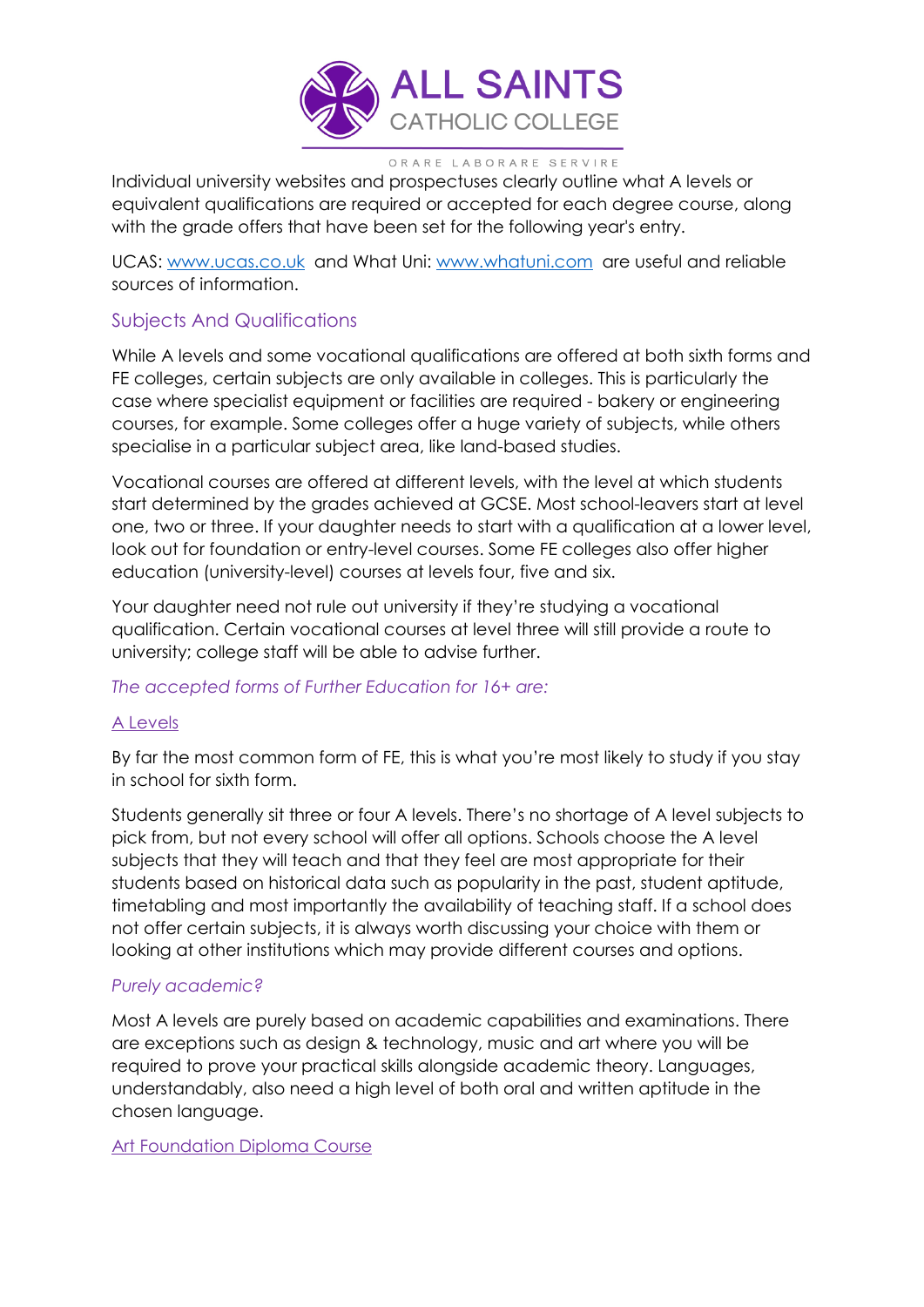

This is a BTEC vocational course that is for school leavers wishing to either test the water and see if they like studying art or is for students who are certain that they want to do a BA in fine art.

### **BTEC Nationals**

BTEC Nationals, otherwise known as The Business and Technology Education Council qualification, are overseen by Pearson. For students who want to hone practical skills and theory simultaneously while being tested, largely, by continuous assessment, they are an ideal choice.

For students who want to hone practical skills, backed up by relevant theory, they are an ideal choice. Tested, in the main, by continuous assessment, BTEC Nationals are qualifications that have been recognised since 1984 throughout the UK and can follow on from either BTEC Firsts or GCSEs. A levels and BTEC Nationals are both level 3 qualifications.

#### *Do employers recognise them?*

All BTEC Nationals are work-related, and students will learn valuable workplace and practical skills alongside academic theory, making students very desirable to employers.

## *Do universities recognise them?*

A BTEC comprises of a set number of units. An 18-unit BTEC equates to three A levels, and many universities will accept it. But students applying to university who have a 12-unit BTEC may well be expected to have an AS or an A level too. It's worth noting that 95 per cent of the UK's universities accept BTEC Nationals as qualifications for over 70 per cent of their degree courses.

#### *How are they assessed?*

There are a number of assessment methods:

- Continuous (also called ongoing) assessment, which is marked by the teachers at the student's school.
- A practical test.
- Finally, an exam. This exam can either be an online multiple choice exam or a traditional, written paper.

Whichever assessment method the course uses, students are given many opportunities to prepare and present themselves and their work in the best possible light.

#### HNCs & HNDs

Many people will know BTEC Highers by the acronym HNC, Higher National Certificate and HND, Higher National Diploma. They are equivalent to completing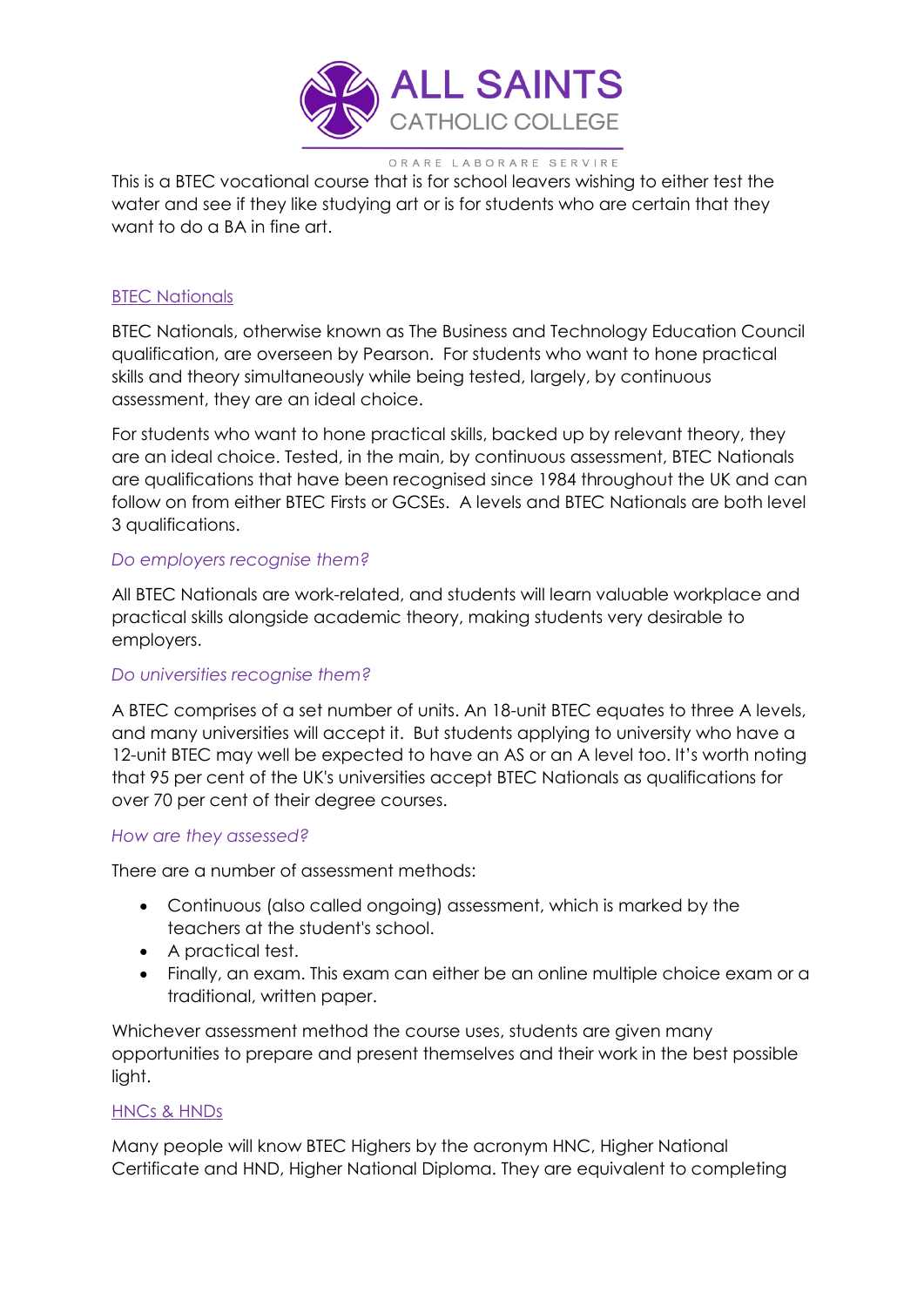

years one or two at university. You are required to have at least one A-Level, or an equivalent, which may be an NVQ level 3 qualification to apply.

## NVQs

National Vocational Qualifications in the past have received bad press, but they do what they say on the tin and are excellent vocational qualifications for certain fields. Completion of a Level 3 NVQ opens the door to further study, a full apprenticeship or the BTEC Specialist award. While NVQs have no time limit, levels 1, 2 and 3 each take about a year to complete.

#### Technical Baccalaureate (TechBac)

Newly introduced in 2014, the TechBac are practical, vocational, courses run by the City and Guilds aimed at 16-19-year-olds wanting technical qualifications and soft skills. Designed by educators in collaboration with businesses to ensure that they suit the needs of today's labour force and provide students with high level of competency and training. An Advanced Technical Extended Diploma distinction\* grade is equivalent to 3 A\*s at A Level.

### University Technical College (UTC)

They provide courses which are taught at local colleges. These may suit students looking for traditional academic learning combined with practical skills. A certain number of previous qualifications such as a GCSE or BTEC are required to be eligible for enrolment.

## Entry Requirements

If your daughter wants to study A levels in an FE college, they will generally require, grades 4 or above at GCSE, with 5s, 6s or higher often specified.

For vocational qualifications, students achieving grades 4 or above at GCSE might choose a level three course, often studied over two years. Students who've just missed out on 4s at GCSE start with a year of study at level two, while students who get lower than 3s/Ds at GCSE could start on level one courses.

On certain courses which build practical skills, everyone starts at level one, regardless of the grades they get at GCSE.

## Personal Statement

Most FE application forms include a section where you write something about yourself. It could just be a few lines or, more scarily, a large empty space with no word limit.

Things to think about when writing it: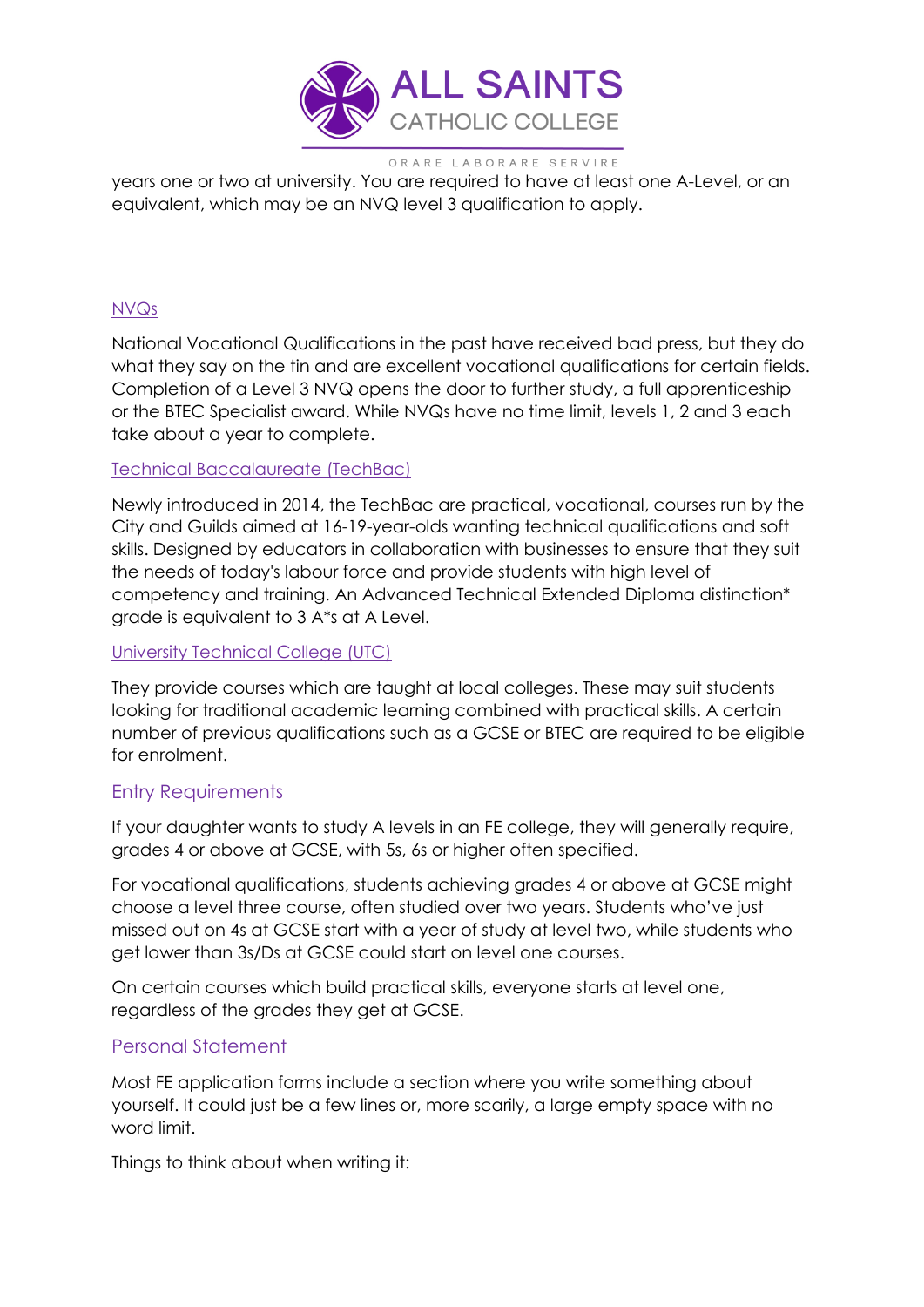

- Why are you applying for your chosen course(s)?
- Why does this course interest you?
- Why do you think you are suitable for the course(s)?
- Do your current studies (e.g., GCSEs) relate to the course(s) you have chosen? If so, how?
- Skills and achievements
- Hobbies and interests
- Work history
- Career plans

*IMPORTANT: Do exactly what the form asks. Read the wording carefully. What exactly does it ask you to do? Is there guidance on what information to include? Is there a word limit? Make sure everything is written exactly as requested.*

## Reference

To support your application you will need a reference from a teacher at the school.

Important things to note:

- Ask the teacher to be you reference, before you place their name down on your application.
- It is important that you give them enough time to write the reference so it can be sent in time.
- Do not ask multiple people for references, writing theses takes time and it is unfair to request this time and not use it.

## Interview

Some institutions may require an interview, to further see if you are suitable for entry. It is important that you are prepared. We will provide you with some advice on this at a later date.

## Day-to-Day Routine

## Freedom

Generally, college students tend to get more freedom than their counterparts at sixth form, with more relaxed rules and dress code. Calling a tutor by his or her first name is commonplace. Students are treated like adults and asked to take more responsibility for their own learning. Needless to say, this suits some young people more than others. Your daughter would need to adjust to the differences at college fairly quickly to allow them to make good progress with their studies.

## **Timetable**

Post-16, the timetable is a bit different too. Students will have free periods and won't necessarily be expected to attend every day. The college day might be longer with lessons or tutorials taking place as late as 5 or 6pm. Free time can be used for coursework or further research. Students might spend the time volunteering or